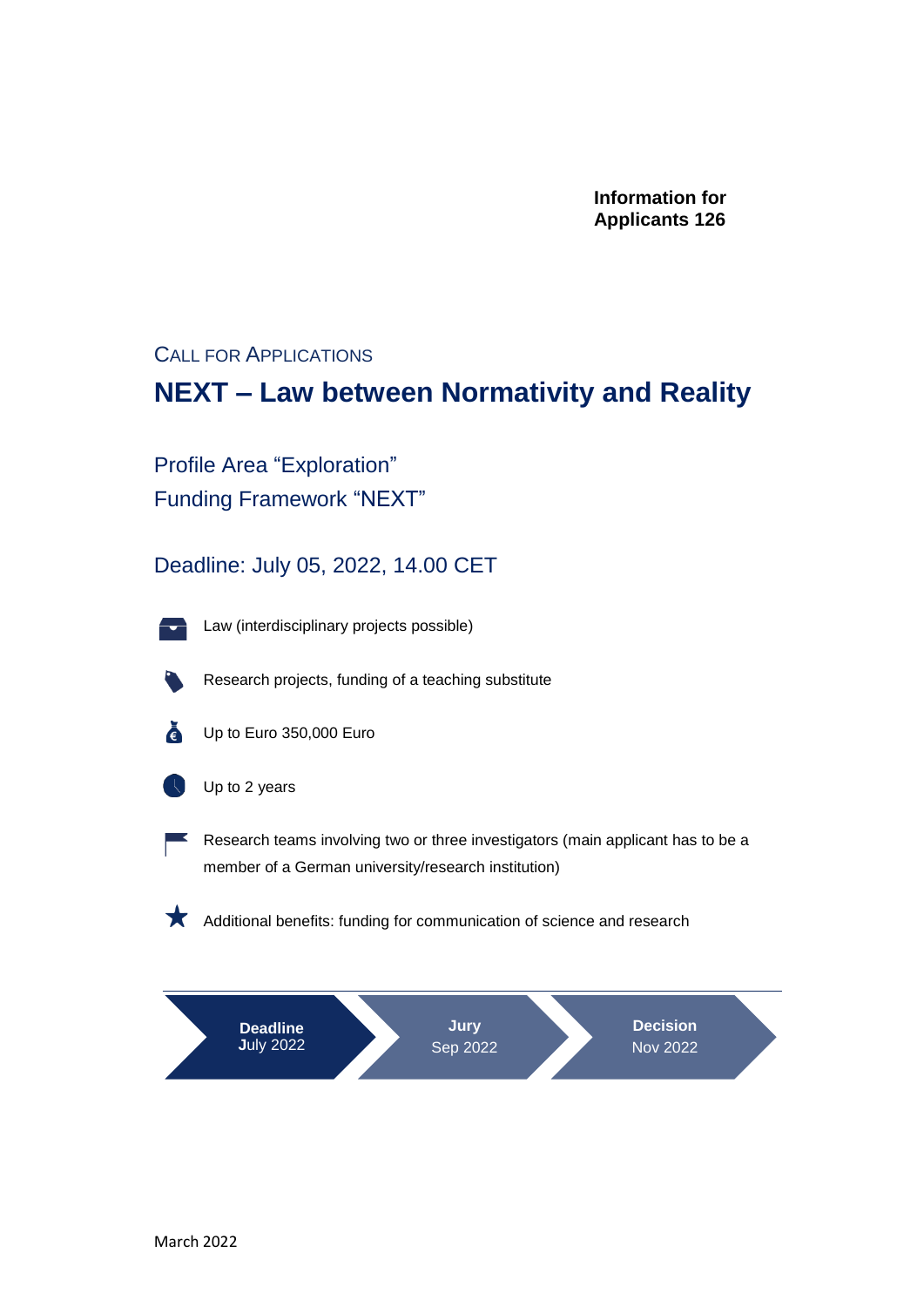

### **BACKGROUND**

### PROFILE AREA "EXPLORATION"

With the profile area "Exploration", the Volkswagen Foundation aims to support creative and bold scientists in advancing unconventional ideas and venturing into previously unexplored areas of research. The overall goal is to dare taking risks, to contribute to solving major science-driven challenges with unorthodox questions and experimental approaches, and to generate new knowledge driven by curiosity.

### FUNDING FRAMEWORK "NEXT"

Within the funding framework "NEXT", the Volkswagen Foundation intends to take up new or hitherto little-researched topics and research approaches in close exchange with the scientific community. The aim is to address topics and research approaches that, on the one hand, have a high degree of knowledge potential and relevance for the future, but, on the other hand, are currently not being pursued scientifically, or not sufficiently so. The funding framework is the overarching umbrella for various calls on different thematic areas which are all intended to stimulate progress within the scientific landscape and to direct the focus to what could be "next" as the title of the framework indicates.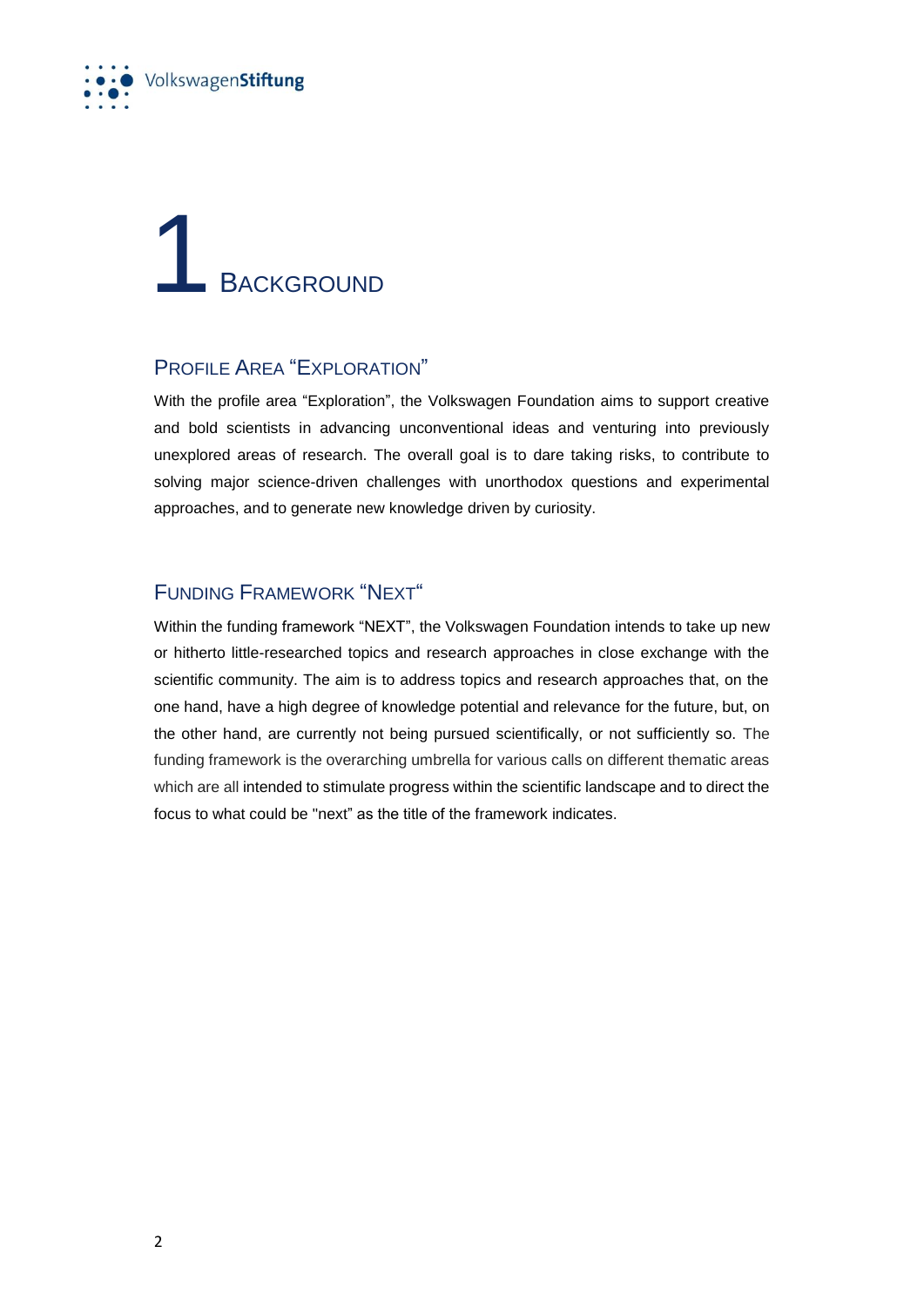

## 2 OBJECTIVES

Law as an object of legal studies always describes and generates relations of normativity and reality – its normativity has a reality and is generated, shaped and structured by the same. Legal science, on the other hand, concentrates in its research predominantly on the normative dimension of law. But if it is to do justice to a changing world as well as to increasingly complex and diverse regulatory structures and procedures, it must take a closer look at the relationship and interaction between normativity and reality. The relevance of real-world scientific findings for jurisprudence and its jurisprudential reflection was impressively demonstrated by the German Federal Constitutional Court's decision on climate protection in April 2021, which at the same time illustrates the aforementioned interaction: Here, law shapes and changes social reality and, at the same time, this reality constitutes a framework and reference point for law. At this interface between legal normativity and reality, questions of high social relevance arise, for example in the areas of sustainability or digitization.

However, it has to be noted that German jurisprudential research has become somewhat one-sided in this respect: Within the core area of legal doctrine, an examination of such real-world aspects often takes place at most via an inclusion of empirical findings for the assessment of facts or legal consequences. Systematic interweaving with theories and findings of other disciplines is rare, as is corresponding interdisciplinary research.

The Volkswagen Foundation intends to address this desideratum with the one-time call for proposals "NEXT – Law between Normativity and Reality" and promote cooperative legal science projects that are characterized by an inclusion of questions that specifically deal with the relationship between normativity and reality and make it the subject of legal science research. Essentially, such an inclusion should not consist in a mere addition of empirical findings, but in an investigation in which the dimensions of *is* and *ought* are regarded as intertwined and interacting. This intertwined investigation can be carried out purely within the legal sciences as well as interdisciplinary by including other disciplines.

Questions that show the mentioned entanglement could, for example, concern the relationship between legal regulation and predictive research results from non-legal disciplines (e.g. relevant in the context of the climate crisis or the Corona pandemic). Furthermore, the relationship between economic modeling and legal regulation of market events could be investigated, or the theoretical and practical role of political empiricism in constitutional law could be examined. With regard to empirical legal studies, it would be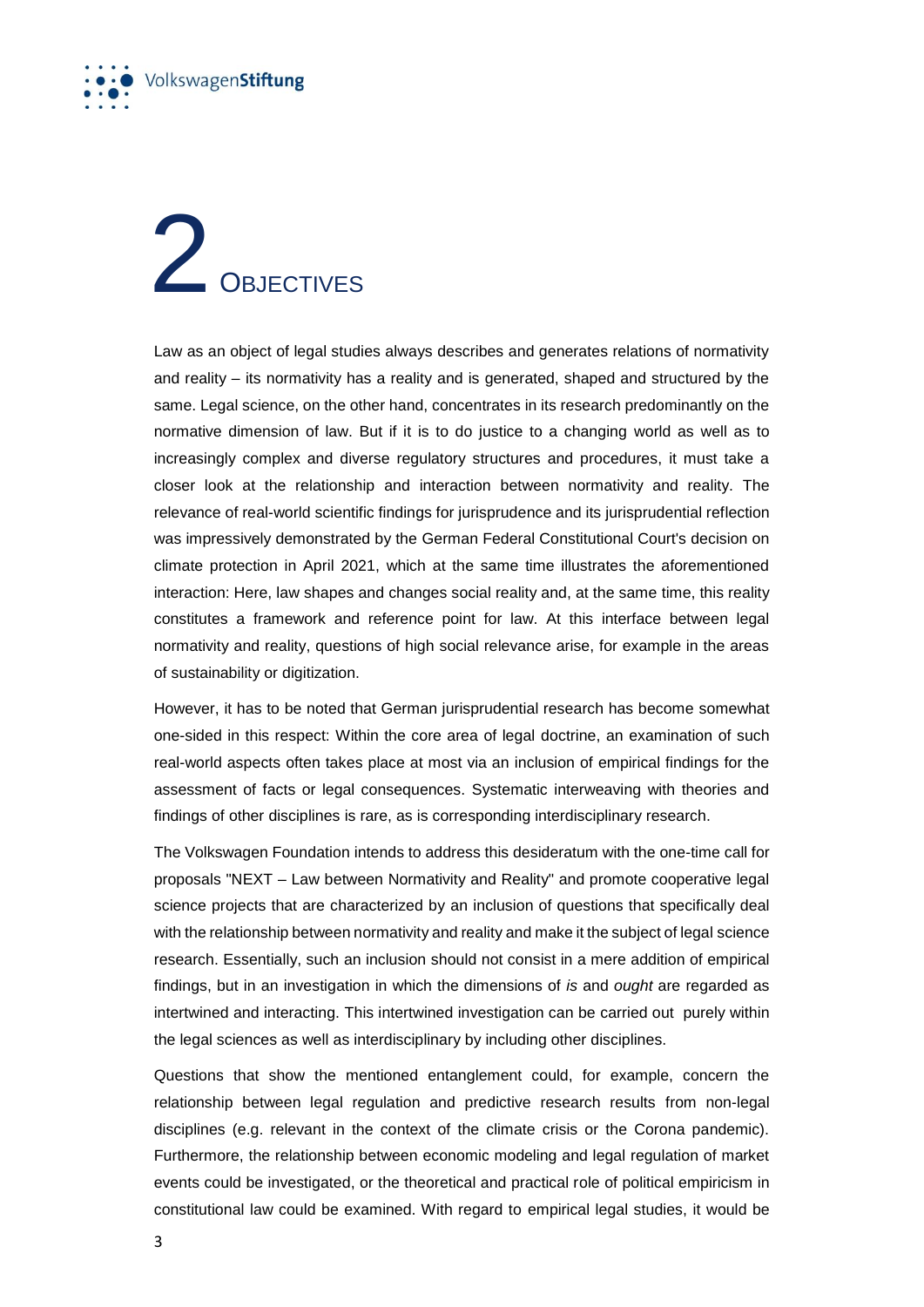

possible to investigate which knowledge about reality is useful, necessary, or even dysfunctional for legislation. However, the call for papers is thematically open. Such examples should thus only serve as suggestions and illustrations.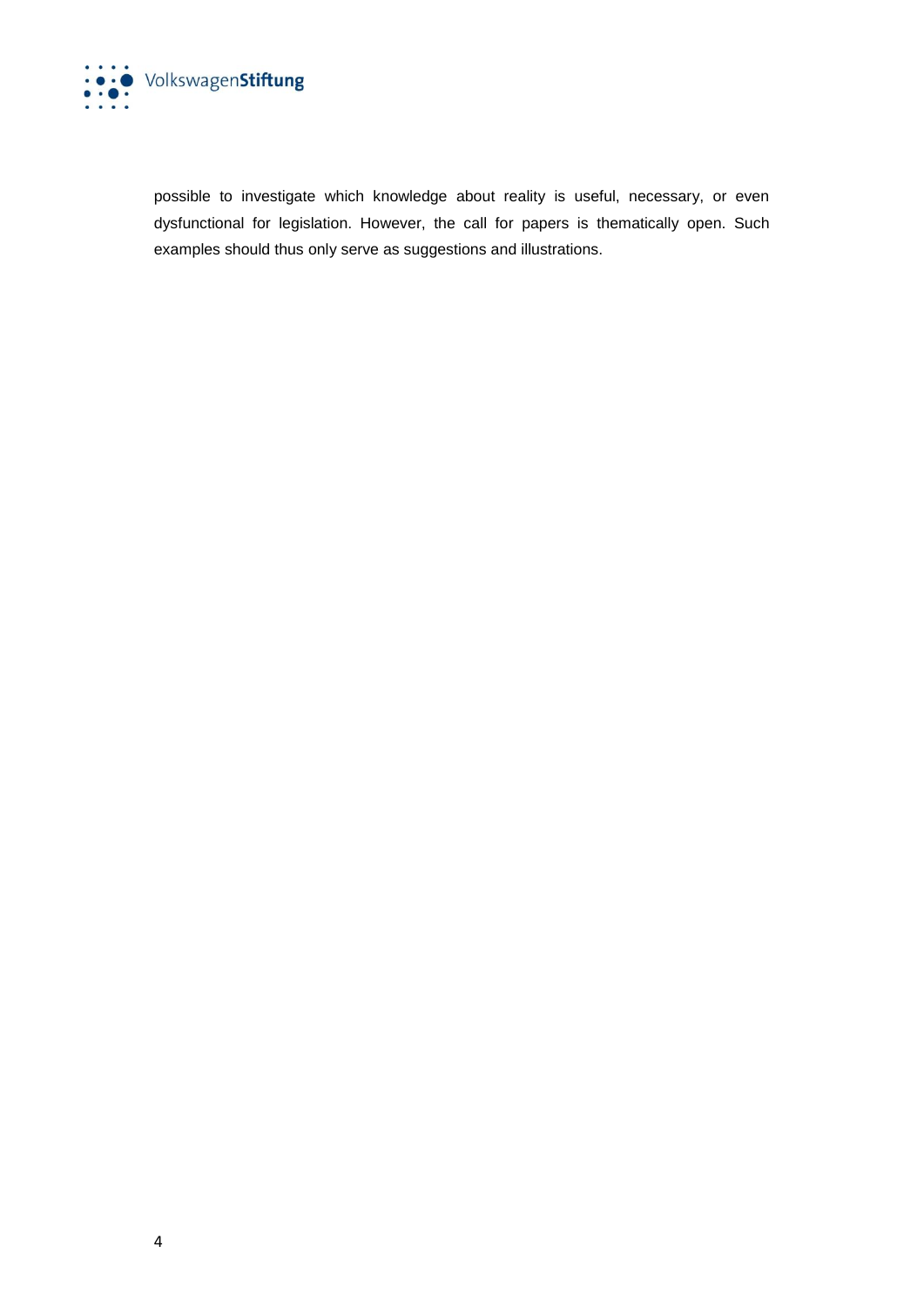

### SCOPE OF FUNDING AND GENERAL CONDITIONS

The call addresses teams of two or three researchers. The funding period is **up to two years** during which the total grant is limited to **350,000 euros**. The design of the budget is free and depends on the requirements of the respective project. Funding will be allocated on a lump-sum basis to enable a flexible reallocation of funds in accordance with the course of the project. Funding can be allocated to cover the following costs:

- personnel costs (own position or teaching substitute, student assistants, but no additional scientific staff);
- non-personnel costs (such as travel and conference expenses, costs arising from the involvement of project partners within Germany and abroad, research stays at other institutions, workshops, translation costs etc.);

Eligible for funding are

- researchers working in law, who are employed at a scientific institution in Germany, researchers from other fields are welcome to apply as co-applicants
- at all career levels after the PhD;
- researchers from foreign institutions are welcome to apply as co-applicants.

**A timely project start is assumed.** The Volkswagen Foundation intends to organize a kick-off event, presumably in spring 2023, to foster networking and exchange among the grantees. It is also planned to discuss the research results in a joint symposium after completion of the projects.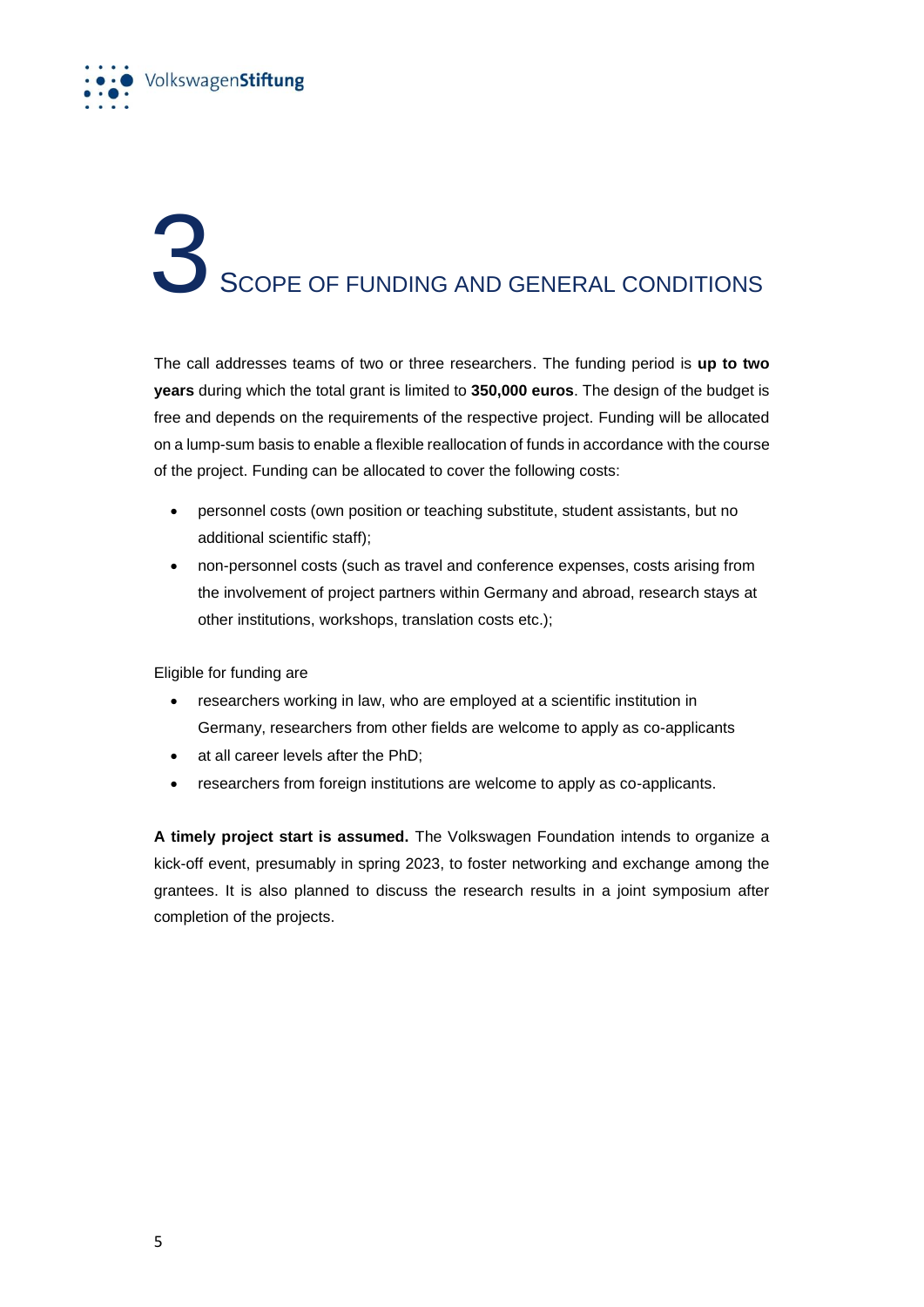

### 4 <sup>A</sup>PPLICATION AND SELECTION PROCEDURE

The following documents should be submitted (pdf files):

- **Proposal** (max. 2.000 words, references and the bibliography are not counted)
- **Summary of the project** in German and English (max. 200 words each)
- **Short-CVs of all applicants** (max. 2 pages per applicant, please submit all CVs in one file).
- Please enter an **approximate budget plan** directly in the application system and enter the budget plans for each applicant separately. In case you apply for personnel costs, please specify whether the costs are for your own position or a teaching substitute.
- **Miscellaneous** (optional)

The applications will be reviewed by a jury of experts and evaluated with regard to their fit with the objectives of the call, the scientific quality and the plausibility of the project planned by the applicants.

Please submit your application online via the Volkswagen Foundation's electronic application system. Please inform yourself about the electronic application system prior to submitting your application. Information can be found in the document "Electronic Application System – Instructions and Tips" (see item 5). For technical questions regarding the use of the portal, please contact support@volkswagenstiftung.de.